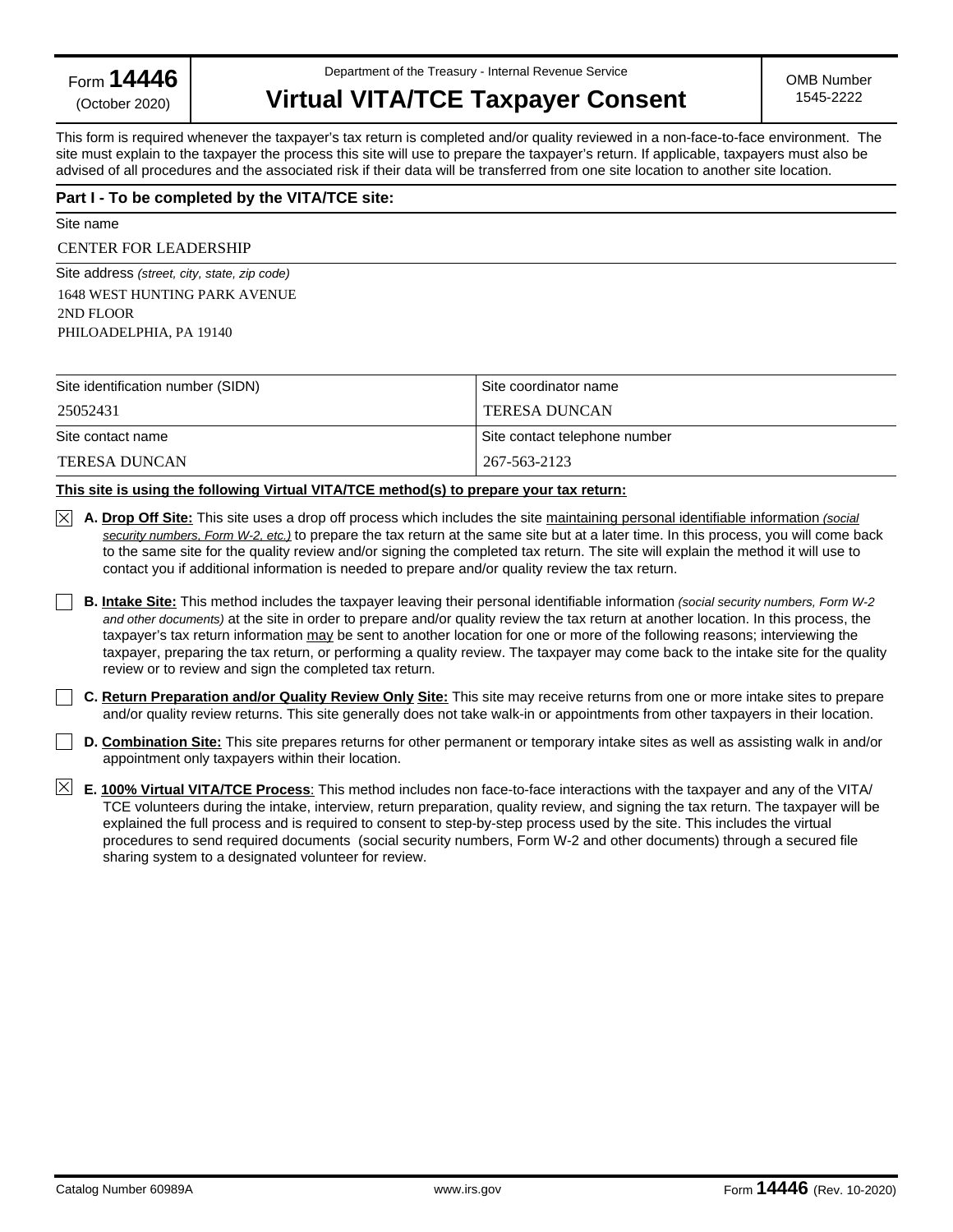# **Part II: The Sites Process:**

Explain how each process will be followed to assist taxpayers remotely. How will the site manage:

1. Scheduling the appointment

TAXPAYER WILL ACCESS THE WEBSITE FOR DETAILED INFORMATION ON HOW TO COMPLETE CONSENT FORM AND INTAKE & INTERVIEW FORM. NO IN-PERSON APPOINTMENTS ARE GIVEN DURING COVID-19.

2. Securing Taxpayer Consent Agreement TAXPAYER IS REQUIRED TO COMPLETE ONLINE CONSENT AGREEMENT FIRST.

3. Performing the Intake Process *(secure all documents)*

1. ALL TAXPAYERS MUST ACCESS THE WEBSITE AND SCAN ALL RELEVANT INCOME AND TAX RELATED DOCUMENTS TO THE EMAIL LISTED. THE EMAIL IS: INFO@CLDAPHILLY.ORG 2. ELDERLY TAXPAYERS W/O A COMPUTER OR CELL CAN DROP OFF THEIR DOCUMENTS & COMPLETE INTAKE.

4. Validating taxpayer's authentication *(Reviewing photo identification & Social Security Cards/ITINS)* SCANNED PHOTO ID'S AND SOCIAL SECURITY CARDS FOR ALL PERSONS BEING CLAIMED IN THE RETURN MUST ALSO BE SCANNED.

5. Performing the interview with the taxpayer(s) ONCE DOCUMENTS ARE RECEIVED THE TAXPAYER WILL BE CONTACTED TO VERIFY DOCUMENTS RECEIVED. MAKING CERTAIN THE ALL FORMS ARE COMPLETED FULLY AND ACCURATELY.

6. Preparing the tax return

TAX RETURNS WILL BE ASSIGNED TO A PREPARER FOR COMPLETION AND FINAL VERIFICATION

7. Performing the quality review A DIFFERENT TAX PREPARER FROM THE INITIAL PERSON WHO PREPARED THE RETURN WILL PERFORM A QUALITY REVIEW WITH THE CLIENT AND HAVE THE CLIENT SIGN IT.

8. Sharing the completed return THE TAXPAYER IS EMAILED THEIR RETURN FOR REVIEW WITH THE PREPARER WITH THE EMAIL ADDRESS PROVIDED BY THE CLIENT.

9. Signing the return

AFTER THE CLIENTS SIGNS THE RETURN AND THE 8879'S, IT WILL BE PLACED IN A QUEUE, READY TO BE E-FILED. THE RETURN WILL BE PRINTED OUT FOR PICK UP IF THE CLIENT DOES NOT HAVE THE CAPABILITY TO PRINT IT. THIS WILL OCCUR WHEN AN ELDERLY TAXPAYER DOESN'T HAVE ACCESS TO AN EMAIL ADDRESS.

10. E-filing the tax return PRIOR TO THE CLOSE OF THE SHIFT THE E-FILE ADMINISTRATOR WILL MAKE CERTAIN THAT EACH RETURN IS READY TO TRANSMIT.